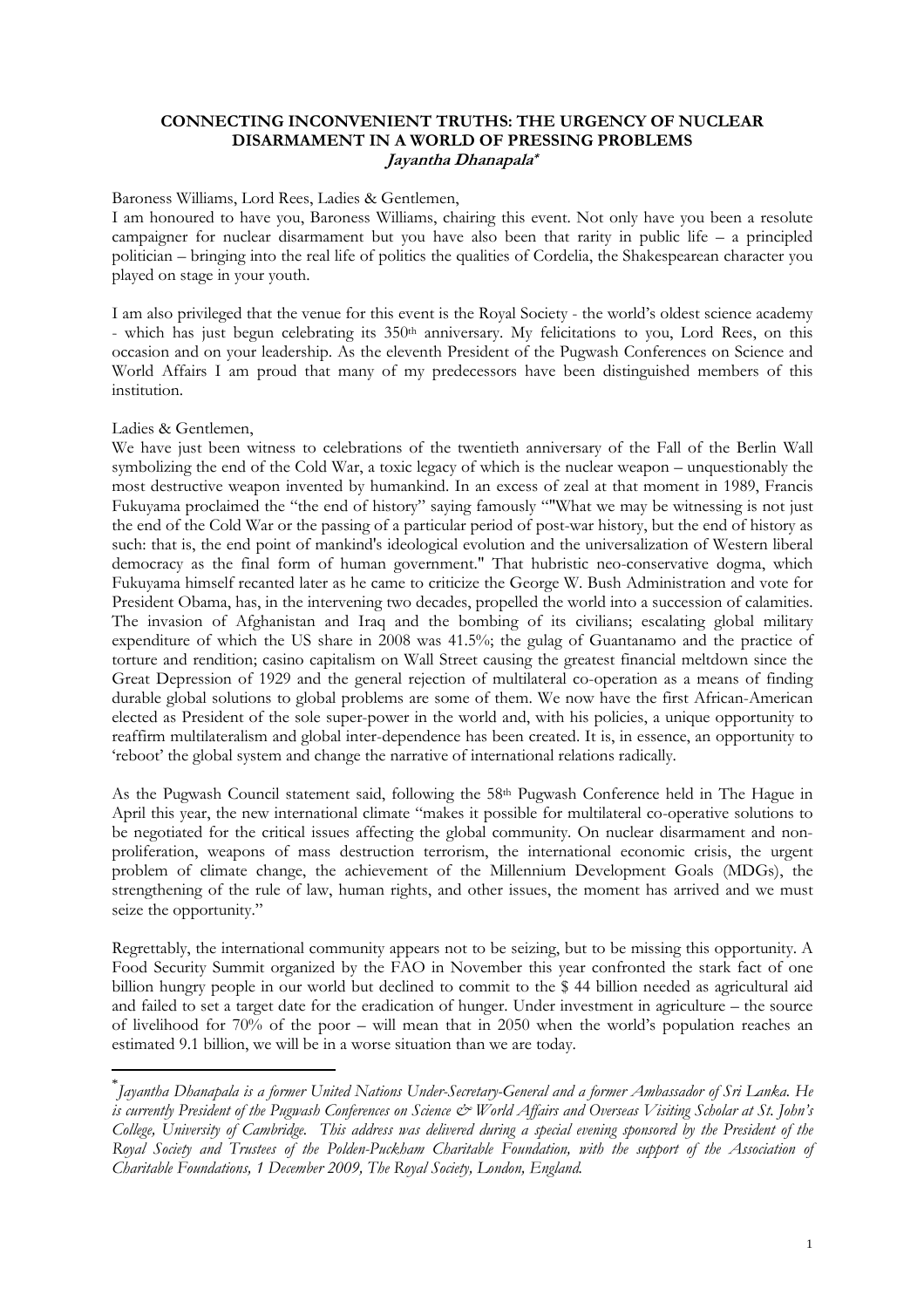A week from today the UN Climate Change Conference will take place in Copenhagen. Our hopes of a treaty being signed there have already evaporated and even agreements on emissions of greenhouses gases among the developed and developing countries with pledges of financial aid pose a difficult challenge. In April 2010 the Obama Administration will convene a World Nuclear Security Summit to ensure the safeguarding of the nuclear materials in the world and counter efforts of terrorist groups and the blackmarket to exploit existing loopholes and weaknesses in the systems in place. In May 2010 the parties to the Treaty for the Non-proliferation of Nuclear Weapons (NPT) will meet in New York for its Eighth Review Conference forty years after this lynchpin of the global non-proliferation regime entered into force. Both conferences must succeed in achieving the twin inter-related objectives of nuclear disarmament and non-proliferation. The alternative is a slide into nuclear anarchy.

Global inter-dependence has long been established as a universally acknowledged truth. The findings of the Inter-governmental Panel on Climate Change only proved this irrefutably. No state however powerful and wealthy can solve the problems facing its citizens without global co-operation. That co-operation, as the UN Millennium Summit Declaration said, must be based in this century on the fundamental values of freedom, equality, solidarity, tolerance, respect for nature and shared responsibility as lessons gleaned from the pages of history. The holistic approach to international peace and security that has now evolved compels us to recognize that there can be no security without development; no development without security and no security or development without human rights. There has also got to be a convergence of national security and human security. We are thus more ready to see the inter-connection among the problems facing our global community from nuclear weapon possession and proliferation, the risks in the peaceful uses of nuclear energy, the problems of climate change, the escalation of world military expenditure to levels exceeding those of the Cold War and the conflicts they fuel, the poverty of the Bottom Billion, international terrorism and the danger of non-state actors acquiring weapons of mass destruction, the widespread violation of human rights and other issues. The global chain connecting us all is as strong as its weakest link.

While the end of the Cold War must rightly be celebrated so also must we hope for the end of all ideological or civilizational confrontation. What have emerged as challenges facing the entire global community today are perhaps terrorism, nationalism and consumerism. Unless global responses are forged as a common approach to them, we are likely not just to return to the "Great Games" of the 19th century and its balance of power politics but also, more dangerously, to endanger the future of our planet through nuclear annihilation or disastrous climate change or both.

The first of those '-isms' is *terrorism*. Although terrorism predated 9/11, the global reach of modern international terrorism with its complex network of funding, arms purchases and supplies, training and planning is new and 9/11 represents its epitome. It has resulted in a global consensus condemning terrorism in all its forms and manifestations and a recognition that no cause justifies the use of terrorism. Thirteen international conventions have been agreed upon as a bulwark against terrorism. Evidence of terrorist groups seeking weapons of mass destruction has emerged. The discovery of the network of clandestine nuclear proliferation activities of Dr. A.Q. Khan enhances the danger of nuclear terrorism. International cooperation is the key to combating terrorism as a nihilistic and hate-driven global problem threatening the orderly conduct of international relations.

That cooperation is undermined by another "-ism" – nationalism. With multinational economic entities like the European Union and other regional and global organizations, nation states were prematurely regarded as historical relics of the 1648 Treaty of Westphalia. Nationalist competition for real estate and resources dominated international politics until World War II when the United Nations was established with the hope of eliminating "the scourge of war" and ushering in global cooperation for freedom, peace, development and human rights. Today, in this post-Cold War phase, nationalism is alive with a multiplicity of ethno-nationalist groups, all seeking to achieve statehood – even in developed countries like Belgium. It is also evident in the actions of large countries defending their national security interests. This trend cannot be underestimated. Dangers arise from the covert support for terrorism by some countries to groups elsewhere in support of irredentist claims or inter-national rivalries. Encouragement of groups who have used or continue to use terrorist means by the grant of recognition or by arms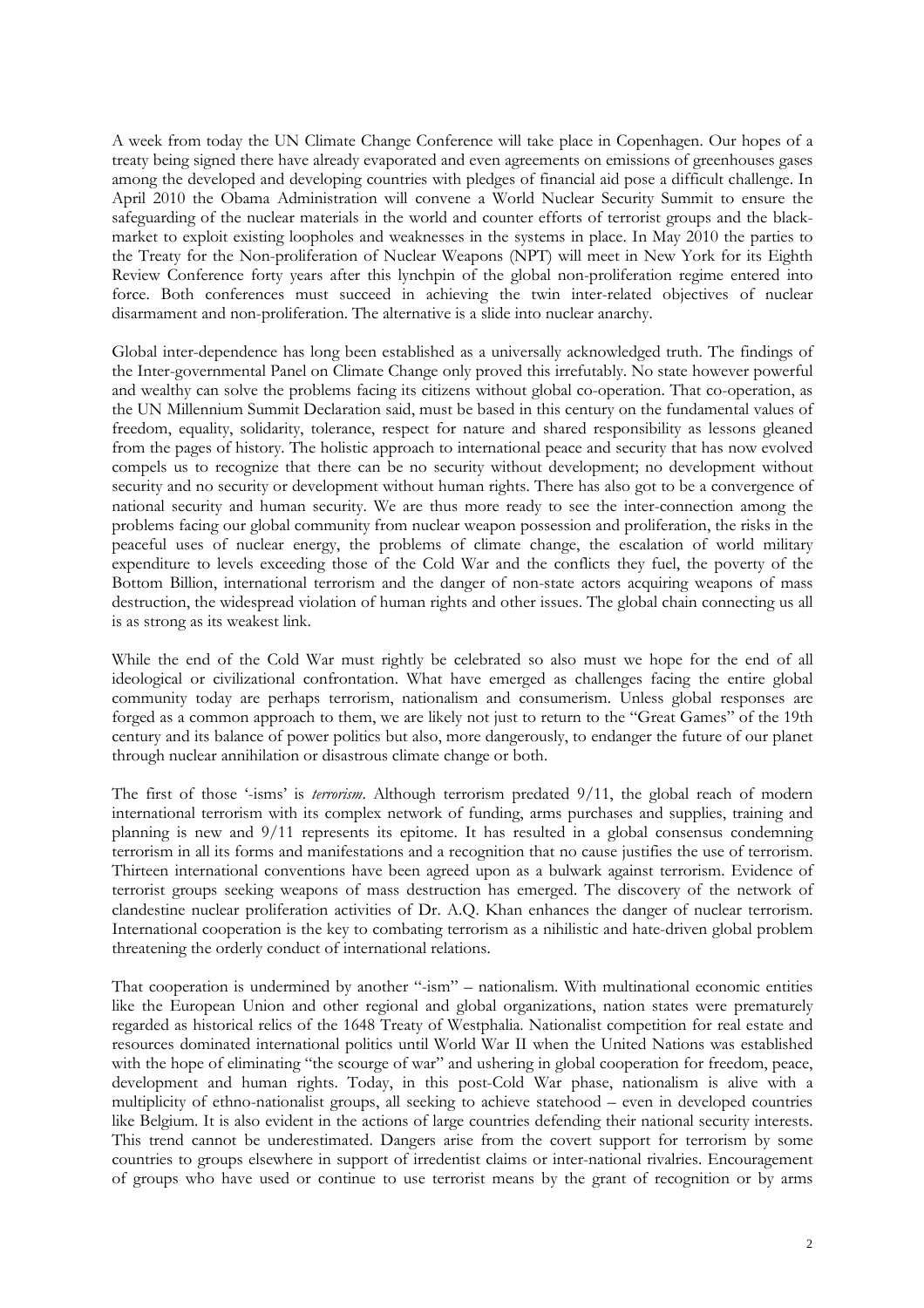supplies violates the global strategy against terrorism however you may disguise it. It can also be selfdestructive as terrorist groups created for one purpose mutate horribly to strike back even at their own creators. Thus the Taliban, financed and run by the CIA against the Soviet invaders in Afghanistan, transformed themselves into the extremist force that harboured Bin Laden and incubated global terrorism against the U.S. and others. Within South Asia, Indira Gandhi's short-sighted policy of encouraging Bhindranwale as a counter to the Akali Dal's dominance in the Punjab led to Sikh terrorism and her own assassination. Examples abound but the lessons are not learned as surreptitious means are found to finance, arm and otherwise support groups to destabilize neighbours or opponents in the perceived national interest. And so the unbridled nationalism of some countries is in conflict with the common interest of stamping out terrorism in terms of the UN strategy agreed upon in 2006. We have to ensure that the legitimate pursuit of national security interests meshes with common and co-operative security and a norm-based structure that serves all our interests.

Nationalism also acts as a spur to nuclear weapon possession since nuclear weapons are identified both as an insurance policy for national security and as a symbol of global power status. It is argued that nuclear deterrence cannot be good for some and bad for others. Hence the clandestine WMD programmes of Saddam Hussain's Iraq which, long before the 2003 invasion, were discovered and destroyed by the UN and the IAEA acting under the authority of the Security Council; and North Korea's withdrawal from the NPT and subsequent nuclear tests. Hence also the scenes of popular jubilation when India and Pakistan conducted their nuclear tests in 1998 signifying their advent as nuclear weapon states; and the strong nationalistic reactions of Iran over its enrichment of uranium at its Natanz and Fordow facilities belatedly reported to the IAEA.

Finally, with globalization we have consumerism as a very important driver of the international economy. Since the invention of mass production in the Industrial Revolution consumerism is now a global phenomenon. Consumerism is what lubricates markets and creates a demand for commodities and brands. The recent empowerment of a number of large economies in the South, particularly in China, India and Brazil, has led to a demand for energy and other commodities, entailing a rise in prices already distorted by agricultural subsidies in the U.S., the European Union and other developed countries. Economic nationalism drives protectionism obstructing free and fair trade. Despite the stalemate over the Doha Round of the World Trade Organization, we need to move rapidly for equality in the terms of trade so that developing countries can have access to markets and to commodities that their people seek in an increasingly inter-dependent world. We cannot continue the use of fossil fuels to satisfy the consumer demands of the world. The reports of the Inter-governmental Panel on Climate Change (IPCC) argued that case. To ignore them would be a supreme, self-destructive folly.

But the case against the use of carbon emitting fuels is leading to a fresh demand for peaceful uses of nuclear energy – the 'nuclear renaissance' that is being talked about. Although Article IV of the NPT guarantees that non- nuclear weapon state parties will have an 'inalienable right' to the peaceful uses of nuclear energy, the world has suddenly woken up to the perils of this. It is less the threat of massive radiation leaks or accidents, like Chernobyl and Three Mile Island, to human lives and the environment that lies behind this concern now. It is more the fact that there are no credible firewalls between the peaceful uses of nuclear energy and the development of nuclear weapons. The signing of the Additional Protocol of the IAEA, which is purely voluntary, is no longer the confidence building measure it was thought to be. A slew of proposals for the multilateralization of the fuel cycle have been placed before the international community. While some states will opt not to have their own enrichment facilities others will not want to be dependent on foreign supplies of nuclear fuel to meet their development needs. The dilemma could be resolved through innovative technology in the form of proliferation-resistant reactors and the elimination of highly-enriched uranium. The discovery of other cheaper and safer sources of energy and greater investment in wind and solar power could also lower the demand for nuclear power.

The inter-connectedness of these 'isms' is self-evident. So also is their link with prevailing crises and the solutions. The first crisis is, of course, the possible use of the 8392 nuclear weapons deployed by the nine nuclear weapon states (out of their combined arsenals of 23,300 warheads) either by accident or through intent in accordance with their nuclear doctrines. President Obama said in Prague that "One nuclear weapon exploded in one city – be it New York or Moscow, Islamabad or Mumbai, Tokyo or Tel Aviv,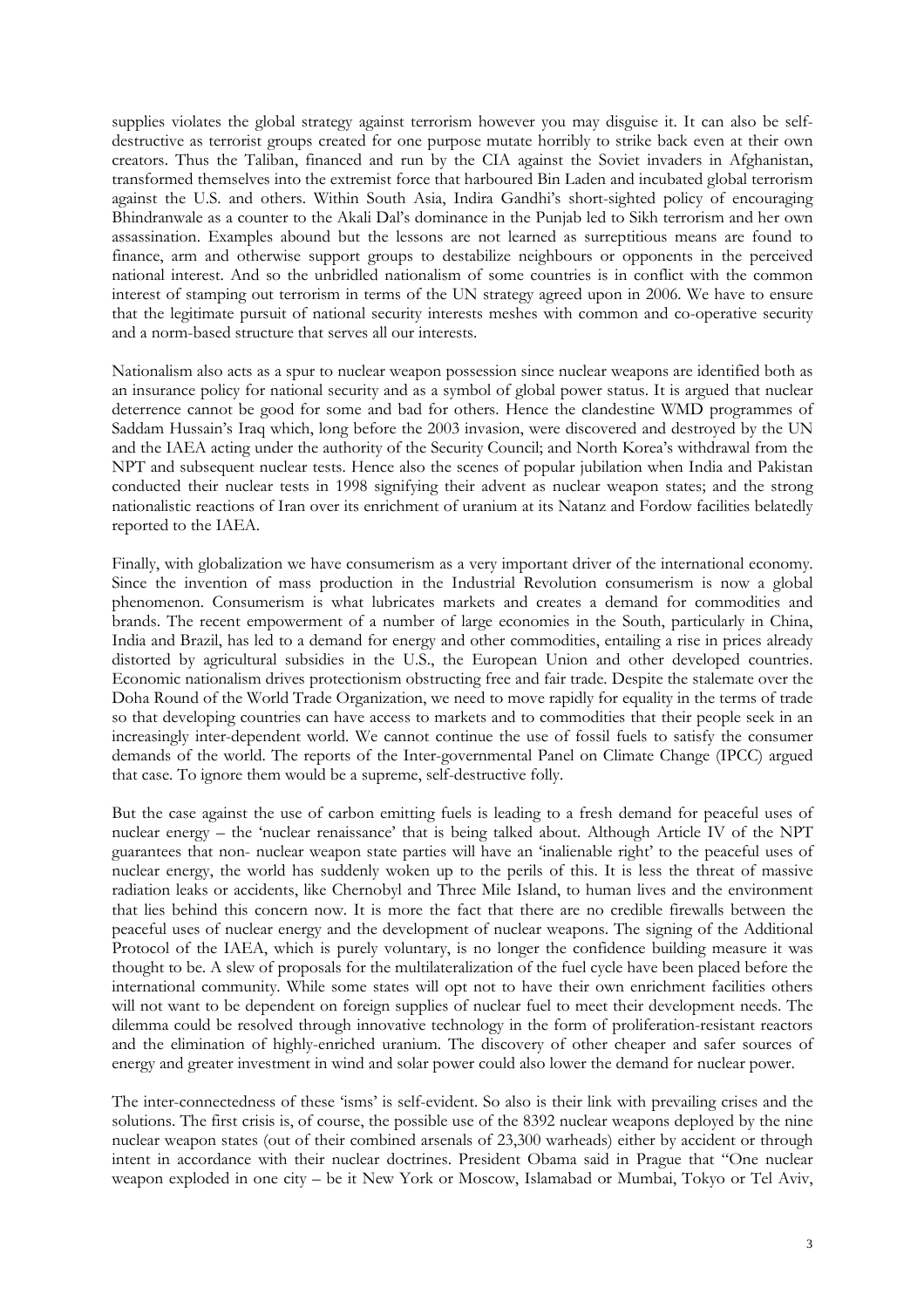Paris or Prague – could kill hundreds of thousands of people. And no matter where it happens, there is no end to what the consequences might be – for our global safety, our security, our society, our economy, to our ultimate survival." Building on the 1980s studies of a "nuclear winter" caused by the use of nuclear weapons, more recent research has concluded that even a minor nuclear war with 0.03% of the current global arsenals will produce catastrophic climate change.

Nuclear weapon proliferation arises largely from the strong demand for national security in a world of competing nationalisms where some nations are permitted to have these weapons and others are not. Neither the NPT nor the Nuclear Terrorism Convention together with UN Security Council Resolution 1540 which seeks to prevent terrorist groups acquiring weapons of mass destruction, can hold this demand in check as long as nuclear weapons are held by some states and vast amounts of enriched uranium and separated plutonium lie around. Just last week British Pugwash issued a report on how to deal with the UK's plutonium stockpile – the largest in the world.

The second crisis confronting us all is climate change caused by our consumption patterns globally, the prevailing structure of international trade and our failure to invest in and cooperate in the search for new environmentally friendly sources of energy. Lord Rees in his lecture last year "Science: the Coming Century" said it eloquently – "We are destroying the book of life before we have read it."

Both crises have the best chance of being resolved through a nuclear weapon free world - consistently espoused by Pugwash and others and more recently endorsed by the influential Wall Street Journal op-eds of George Schultz, Henry Kissinger, Sam Nunn and Bill Perry. It is the vision being pursued by President Obama. Any hesitancy or delay in implementing President Obama's nuclear disarmament and nuclear non-proliferation policies can be dangerous even though Obama himself hedges on a time table for achieving his vision. The path-breaking Obama-Medvedev Joint Statement of April 1 followed by Obama's Prague speech of April 5 set the goals for those policies. They have begun to be implemented through –

- the swift commencement of bilateral US-Russian negotiations for a follow-up to the Strategic Arms Reduction Treaty (START) expiring in December this year with significant nuclear weapon reductions in the two countries which together own 95% of the nuclear weapons in the world;
- the lifting of US impediments to the negotiation of a Fissile Material Cut-off Treaty (FMCT) in the Geneva-based Conference on Disarmament posing a challenge to other countries to reciprocate;
- \* the unprecedented special message sent by Obama to the parties to the NPT at their Preparatory Committee meeting in New York in May this year stressing US commitment to the NPT in all its aspects;
- the significant presence and statement of Secretary of State Hillary Clinton at the Article XIV Conference of the Comprehensive Nuclear Test Ban Treaty (CTBT);
- President Obama's statement from the chair of the United Nations Security Council on 24 September and the unanimous adoption of Resolution 1887 (2009) - albeit weighted more to non-proliferation than to nuclear disarmament; and
- the return to diplomacy laced with realpolitik resulting in fresh negotiations with Iran on the basis of IAEA proposals and the prospect of direct US-North Korean talks with the visit of US envoy Stephen Bosworth to Pyongyang.

Clearly though there are miles to go and campaign promises to keep before we begin to cheer. The Republican right in the US has not been idle. Fearful scenarios of "death panels' are being conjured up to block Obama's domestic health reform plans. Similar obstructionist tactics are evident in the nuclear disarmament area both within the US and with some NATO allies. Despite this Obama has succeeded, inter alia, in holding his course and has announced, as a confidence-building measure, that US Ballistic Missile Defence plans will not involve systems in the Czech Republic and Poland. But the unfulfilled agenda is huge as is the task of setting the right conditions for a successful NPT Review Conference in May 2010. A new US Nuclear Posture Review must reflect the Obama vision accurately by abandoning first use and launch-on-warning capabilities de-emphasizing the role of nuclear weapons in US defence strategy. The US Senate must "advise and consent" to two Treaties - the US-Russian START now being negotiated and the CTBT. This will require 67 Senators. They will have to include Republicans some of